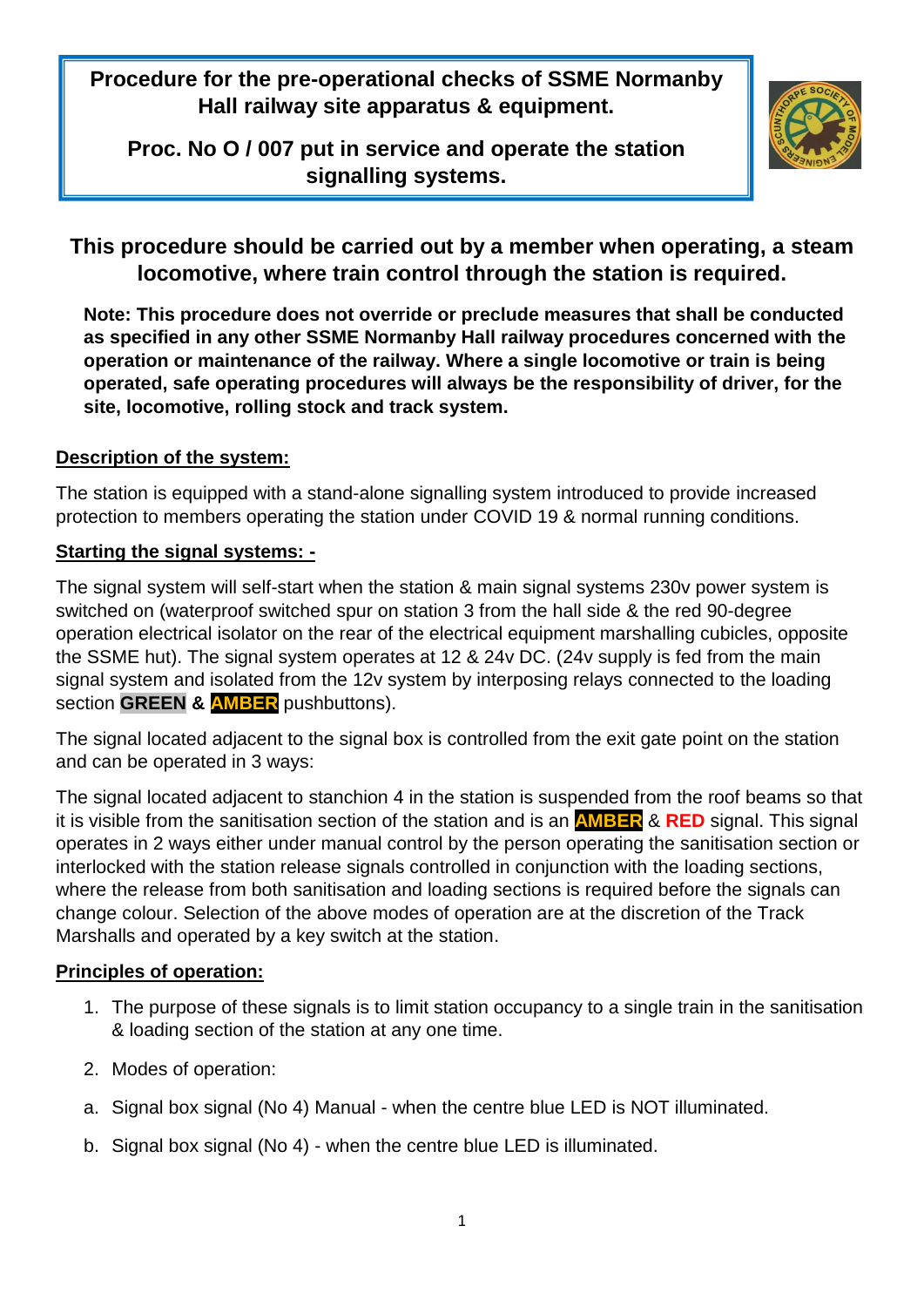- c. Signal box signal (No 4) Auto with manual override when the blue LED is illuminated (in this condition small manual intervention can be carried out without taking the system off automatic control. The system will immediately reset to fully automatic control when the next track sensor is operated by a train.
- d. Sanitisation bay release signal manual release & automatic reset to **RED.**

## **Station signal system sequence of operation:**

- **A.** A train passes the signal box signal (Signal 4) which sets signal 4 to RED.
- **B.** The train enters the sanitisation bay and stops handbrake applied.
- **C.** Sanitisation is carried out and once completed & personnel are clear of the train the GREEN pushbutton is pressed and remains illuminated. In operating mode one this illuminates the station **AMBER** signal and the train can move forward with caution if the loading section is clear.
- **D.** The train moves into the loading section and resets the signal to **RED** & signal 4 to **GREEN.**
- **E.** The next train can pass signal 4 and enter the sanitisation section.
- **F.** The train in the loading bay can be loaded and dispatched by use of the **GREEN** station release buttons.
- **G.** The train in the sanitisation bay remains stationary until the GREEN release button is pressed by the sanitisation personnel.
- **H.** If the key operated interlock switch is set to loading section control the above will only take place when the loader releases a loaded train.
- **I.** If the loading section has no train to dispatch the **AMBER** pushbutton in the loading section will the train in the sanitisation to advance into the loading section, without setting the station release signal to **GREEN.**

#### **Signal system operating equipment:**

- **1.** When a train passes the signal & sensor adjacent to the signal box, the signal sets to **RED.**
- 2. The train advances into the sanitisation section of the station and stops. The sanitisation process is then carried out, in a safe manner as any train should not move while the process is being carried out, preventing inadvertent contact that may cause injury to the sanitisation teams body parts.
- 3. The person who is supervising the sanitisation procedure then presses the train release button (**GREEN b**utton on stanchion 2, which remains illuminated until the signal automatically resets to **RED**) which operates the release of the train, to move forward under caution into the loading bay. This release signal is an **AMBER** signal signifying the next signal could be at **RED** and the train should move forward cautiously.
- 4. As the train passes from the station sanitisation section to loading section, a track mounted sensor sets the signal box signal to **GREEN**, allowing the next train waiting on the track to move into the sanitisation section of the station.
- 5. The station sanitisation section to loading section has two sensors and the second sensor will set the sanitisation section release signal back to **RED** and extinguish the sanitisation section release button **GREEN** LED preventing a train from moving out from the sanitisation section. Both sensors operate on the same vertical axis.
- 6. A second mode of control is available for operation of the sanitisation signal by selecting the Key switch, to position 2. This transfers release of all trains in the station into the control